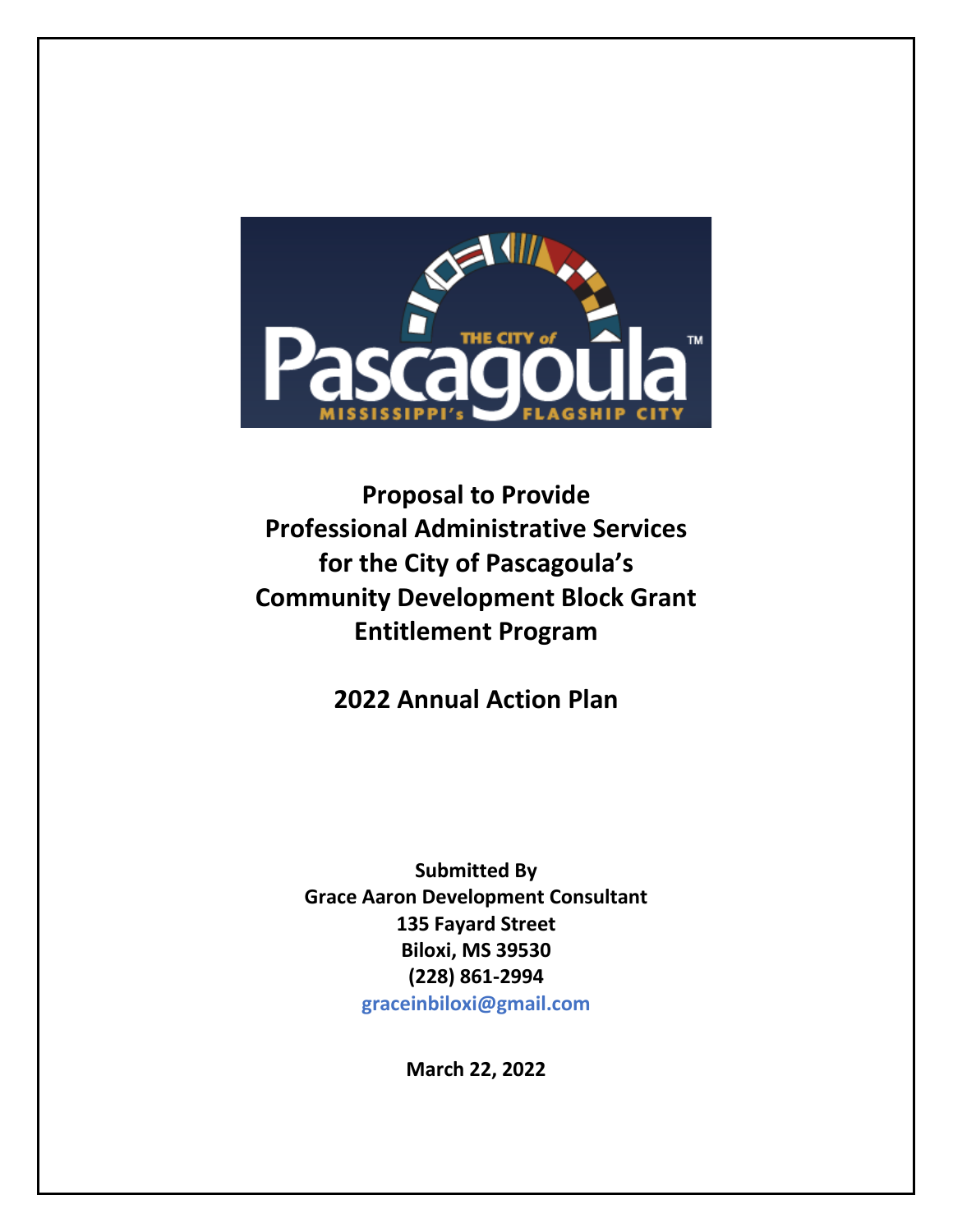**Grace Aaron Development Consultant 135 Fayard Street Biloxi, MS 39530 (228) 861-2994 graceinbiloxi@gmail.com**

## **Professional Administrative Services Proposal**

## **Section 1. Introduction**

I understand that the City of Pascagoula is requesting proposals for professional administrative services to assist in preparing and submitting a HUD compliant 2022 One-Year Annual Action Plan for its CDBG Entitlement Program and that services also may include administrative assistance preparing federally compliant Environmental Reviews and Release of Funds, if requested. I understand that the proposed scope of work includes an option to extend the contract term for up to twelve-months should the City need additional professional administrative services to assist in amending its CDBG Annual Action Plan(s).

Since 1999, I have worked as a self-employed consultant developing grant applications and administering grant programs funded by a wide variety of state and federal agencies and private foundations. I specialize in working with the U.S. Department of Housing and Urban Development (HUD) Community Development Block Grant (CDBG) Entitlement Program and have considerable experience preparing One-Year Annual Action Plans and Five-Year Consolidated Plans. I also have more than seven years of direct experience working with the HUD Econ Planning Suite and Integrated Disbursement and Information System (IDIS).

I have successfully accomplished my work as a consultant for the past 23 years without subcontracting services or hiring staff beyond part-time clerical support. If selected, I will be solely responsible for preparing the City of Pascagoula's 2022 One-Year Annual Action Plan through submittal to HUD via IDIS. If the City exercises its option to extend the Agreement, I will be available to provide the additional professional services needed to assist in amending its CDBG Annual Action Plan(s).

## **Section 2. Experience**

In terms of CDBG Entitlement Program direct experience, I assisted in preparing and submitting the City of Pascagoula's 2020-2024 Consolidated Plan and I substantially amended its 2015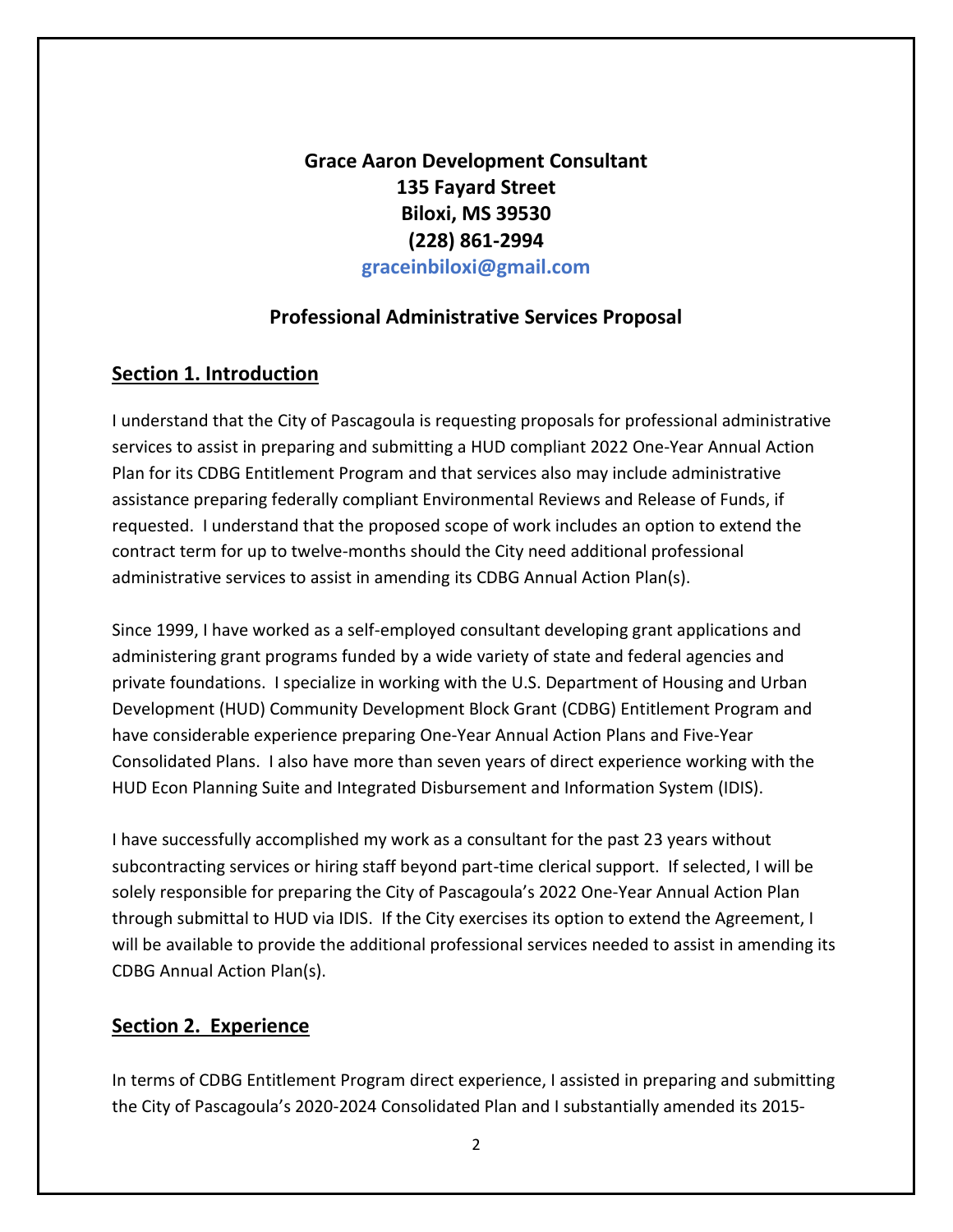2019 Consolidated Plan to more comprehensively address community needs and HUD funding priorities. I also assisted in preparing and submitting each of Pascagoula's 2016 - 2021 Annual Action Plans.

I developed the City of Biloxi's 2015-2019 and 2020-2024 Consolidated Plans as well as its Annual Action Plans for each year from 2013 - 2021. For the City of Moss Point, I substantially amended its 2019 Annual Action Plan and prepared and submitted that City's 2020 and 2021 Annual Action Plans.

I am familiar with the regulations and policies governing the CDBG Entitlement Program and have worked with HUD's Econ Planning Suite and Integrated Disbursement and Information System (IDIS) to prepare and submit CDBG plans and reports since 2014, when entitlement cities were required to convert to use of the federal software.

I also have direct experience working with the HUD Environmental Review Online System (HEROS), should the City of Pascagoula request my assistance in preparing Environmental Review and Release of Funds records for its CDBG Entitlement Program.

I have experience and am comfortable working with City officials and staff to prepare plans that require and incorporate citizen input and I am proficient in organizing and conducting public hearings. I understand that HUD's deadline for CDBG Annual Action Plan submittal is firm.

### **Three Public Agency References**

Michael Leonard, Chief Administrative Officer City of Biloxi 140 Lameuse Street Biloxi, MS 39530 Telephone: (228) 435-6254 Email: [mleonard@biloxi.ms.us](mailto:mleonard@biloxi.ms.us)

Jamie M. Miller, Deputy Director for Governmental Affairs Mississippi Development Authority P.O. Box 849 Jackson, MS 39205 Telephone: (601) 359-2378 Email[: Jmiller@mississippi.org](mailto:Jmiller@mississippi.org)

Helen Werby, Executive Director Biloxi Housing Authority Benachi Avenue Biloxi, MS 39530

Telephone: (228) 374-7771 Email: [hwerby@biloxihousing.org](mailto:hwerby@biloxihousing.org)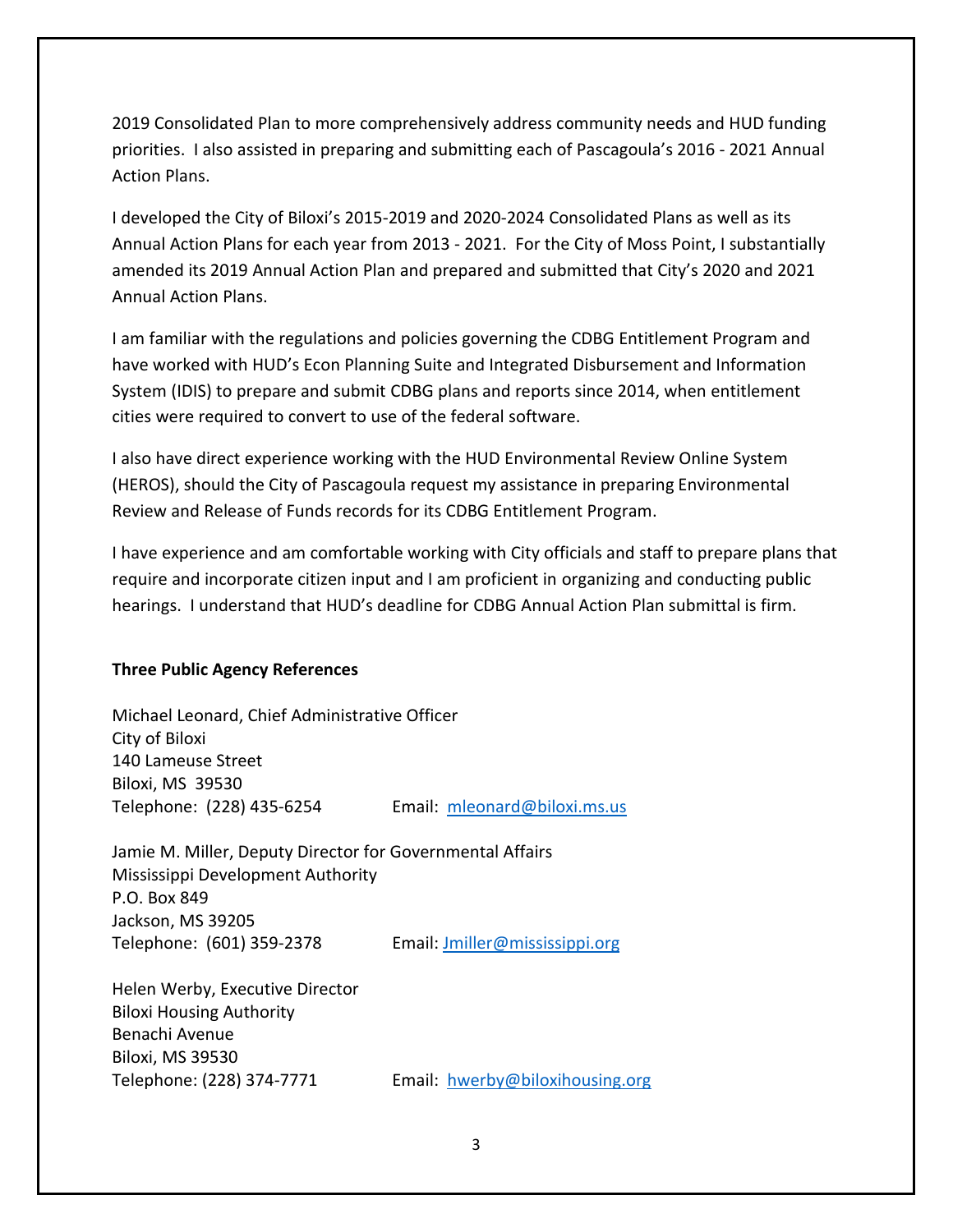# **3. Qualifications**

My combined CDBG Entitlement Program experience and academic qualifications give me a unique understanding of the technical and organizational skills necessary to prepare a 2022 Annual Action Plan for the City of Pascagoula that is fully compliant with CDBG regulations, as interpreted by HUD.

My academic qualifications, which include holding a Master of Public Policy and Administration Degree from Mississippi State University and a Bachelor of Arts Degree as a Magna Cum Laude graduate of Mississippi University for Women, enhance my direct experience administering CDBG Entitlement Programs and preparing HUD-required plans and reports.

My qualifications for providing professional administrative services to assist with preparing and submitting Pascagoula's 2022 Annual Action Plan include preparing this same HUD document for three CDBG Entitlement Cities: Pascagoula and Biloxi for the past six to nine years, respectively, and for Moss Point for the last three years. Each of the documents I developed, or assisted in developing, was approved by HUD.

My qualifications include a working knowledge of HUD software systems, including the Econ Planning Suite, Integrated Disbursement and Information System (IDIS) and HUD Environmental Review Online System (HEROS).

In addition to having extensive knowledge about and technical expertise in preparing HUD documents and reports, my qualifications include the ability to successfully administer various components of the CDBG Entitlement Program. I also am well qualified to organize and conduct HUD-compliant public hearings and agency interviews; coordinate outreach activities and document public input; design and conduct community needs surveys; compile and assess information from numerous sources; present said information in various software formats; meet deadlines; prepare documents for public review and City adoption; assist elected officials and staff in developing CDBG-eligible projects; and serve as a liaison between local units of government and federal, state and private funding agencies.

My qualifications also include the ability to make and maintain good working relationships with state, regional and local public employees, elected officials and representatives of community organizations, which allows me to successfully obtain the information HUD-requires be analyzed and incorporated into its planning documents.

My ability to work with a broad range of public and private agencies enhances my success developing funded grant applications for Mississippi Gulf Coast cities and nonprofit agencies from various funding programs that include: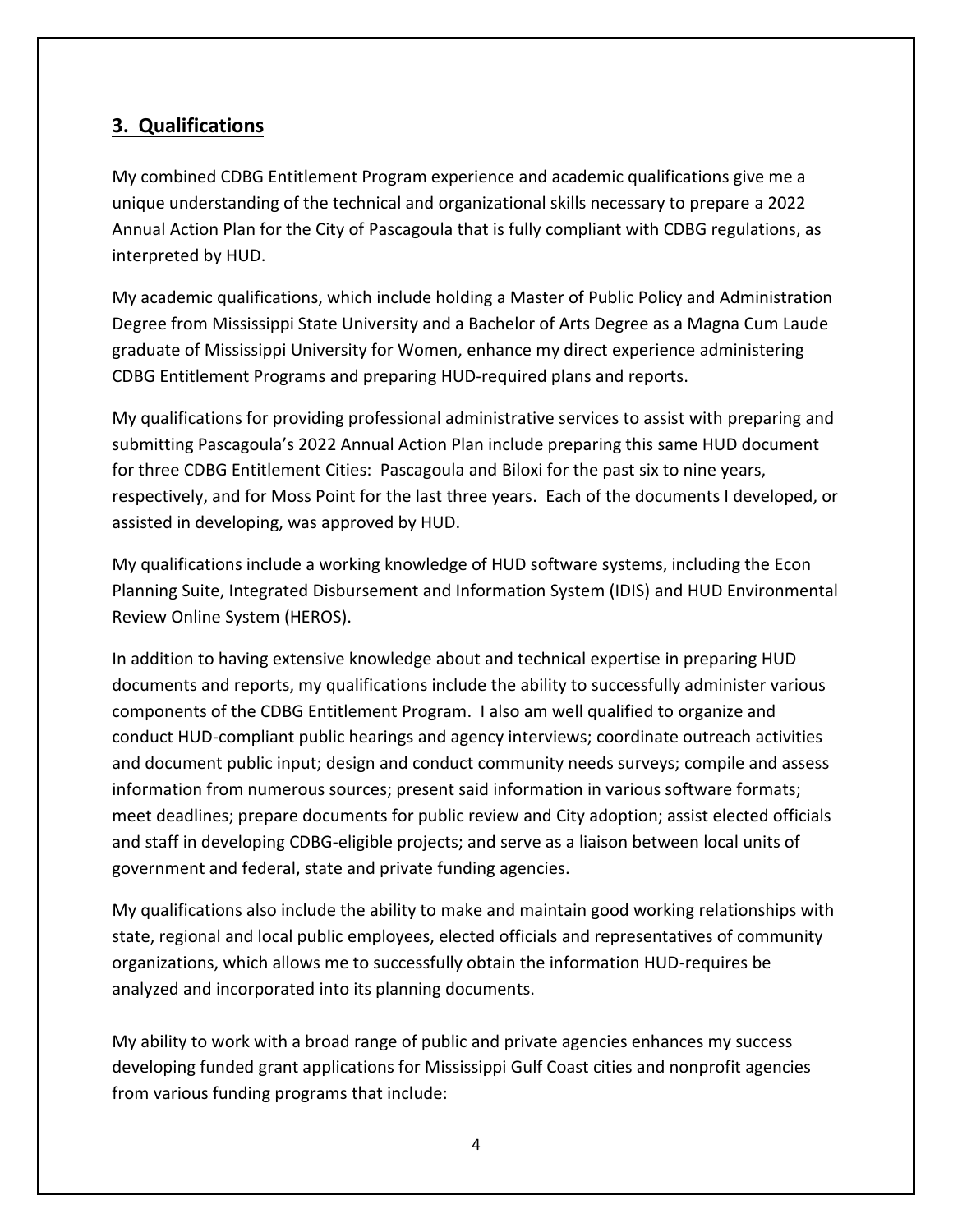- Mississippi-Alabama SeaGrant Consortium Sustainable Communities Grants
- Mississippi Department of Archives and History Community Heritage Preservation, Mississippi Landmark and Certified Local Government Programs
- Mississippi Development Authority Gulf Coast Restoration Fund and Economic Development Highway Programs
- Mississippi Department of Environmental Quality Section 319 and Solid Waste Assistance Programs
- Mississippi Department of Marine Resources Gulf of Mexico Energy Security Act of 2006/GOMESA and Mississippi Public Trust Tidelands Grant Programs
- Mississippi Department of Wildlife, Fisheries and Parks Recreational Trails Program
- Mississippi Department of Transportation Transportation Enhancement Program
- Mississippi Forestry Commission Urban and Community Forestry Assistance Grant Program
- Mississippi Tennis Association Community Facilities Grant Program
- National Endowment for the Arts
- National Endowment for the Humanities Preserve America Program
- RESTORE Act
- Southern Rail Commission/Federal Railroad Administration
- US Department of Housing and Urban Development Emergency Shelter, Small Cities and Entitlement Community Development Block Grant Programs
- US Department of the Interior, Fish and Wildlife Service Coastal Impact Assistance Program (CIAP) and Save America's Treasures Program
- US EPA Brownfields Assessment and Cleanup Grants, Wetlands Program Development and Five Star Restoration Grant Programs
- U.S. Department of Transportation National Infrastructure Investments "TIGER Discretionary Grants" Program

# **Section 4. Capacity for Performance**

I have the capacity to perform the work requested in the City of Pascagoula's current Request for Proposals for Professional Administrative Services and I will be responsible for providing all administrative services to assist in preparing and submitting the City's 2022 Annual Action Plan to HUD via IDIS and to prepare Environmental Review and Release of Funds in HEROS, as may be requested.

I have 23 years' experience successfully managing my time to ensure delivery of quality work products to meet contractual commitments for each of my clients in a timely manner.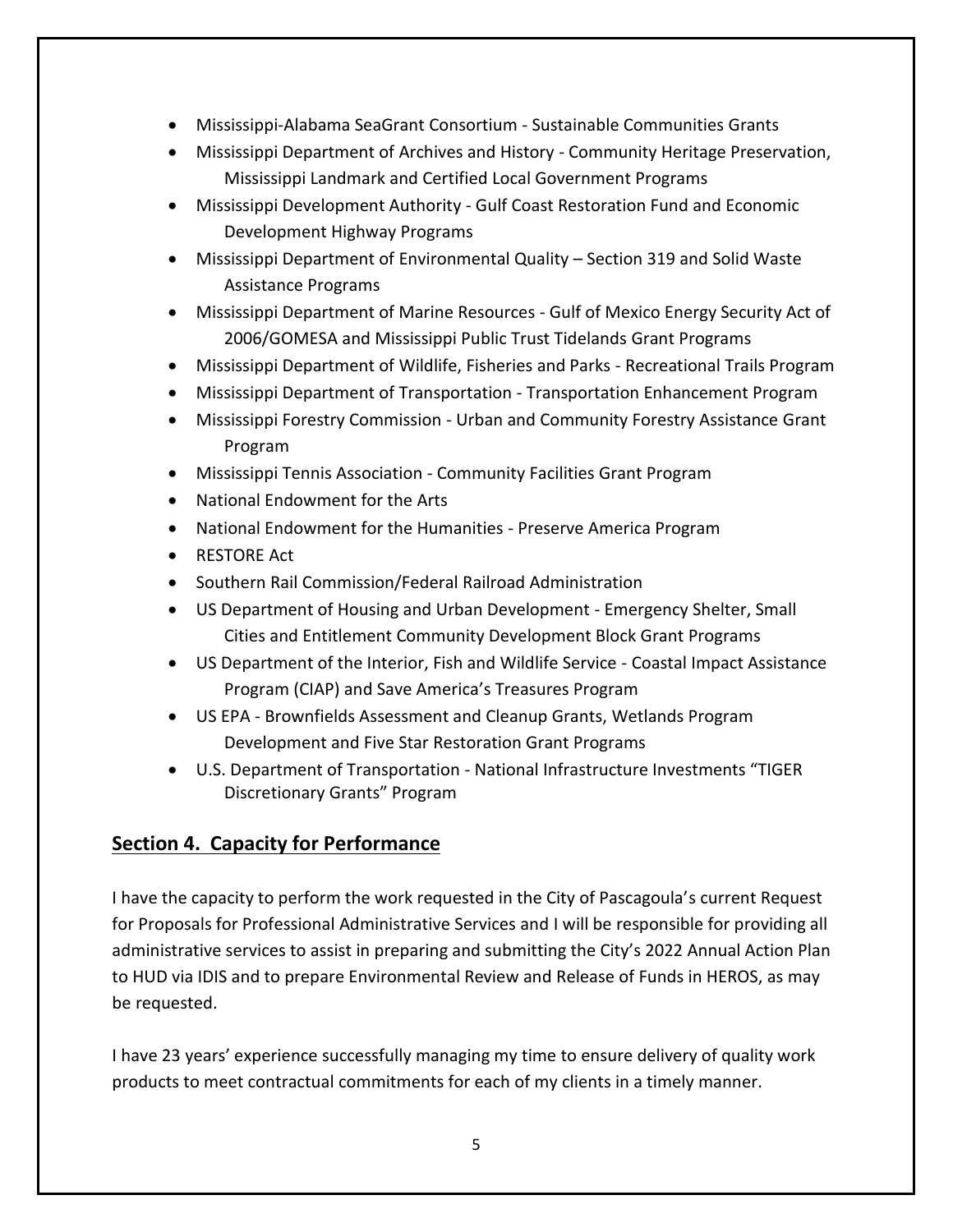Besides occasionally hiring part-time clerical support, I have successfully accomplished my work without hiring staff or subcontracting services. Unless the City of Pascagoula desires to take a different approach to developing its CDBG planning documents than that which is required for compliance with HUD requirements, I do not anticipate the need for additional staff or subcontractors. Should that need arise, however, I will request approval from the City before subcontracting any professional administrative services and will fully comply with HUD's Section 3 hiring requirements. I am a woman-owned business.

If selected to perform the services requested in the RFP and the City exercises its option to extend the term and scope of the Agreement, I will be available to assist in amending the City of Pascagoula's CDBG One-Year Action Plan(s) as mutually agreed upon in writing and at the same hourly rate.

I am available to begin work on this project immediately.

# **5. Summary of Cost for Requested Professional Administrative Services**

To provide the professional administrative services requested under this RFP, I will complete preparation of Pascagoula's 2022 Annual Action Plan for a total amount not to exceed \$8,100, based on my rate of \$90/hour for an estimated 90 hours.

The time estimate includes reviewing HUD notices, regulations and instructions; searching existing data sources; researching, formatting and maintaining other necessary data (interviews, surveys, meetings, hearings); completing and analyzing information; preparing narratives, data charts and attachments; coordinating citizen outreach and participation efforts; and providing public review draft(s) and final document(s) in Word and IDIS formats.

My hourly rate includes all indirect costs and travel expenses except copying and printing expenses, which will be billed to the City at cost, based on receipts, if access is not provided to City copy machines and related supplies.

Please note: Services to assist in preparing Environmental Review and Release of Funds documents are not included in the \$8,100 fixed, "not to exceed" fee above.

To identify an estimate of hours required to assist in preparing an environmental review and release of funds, information about each project that will be the subject of review is needed. Environmental Review services will be provided at the base rate of \$90/hour plus the actual cost of any required mapping, soil testing and publication costs.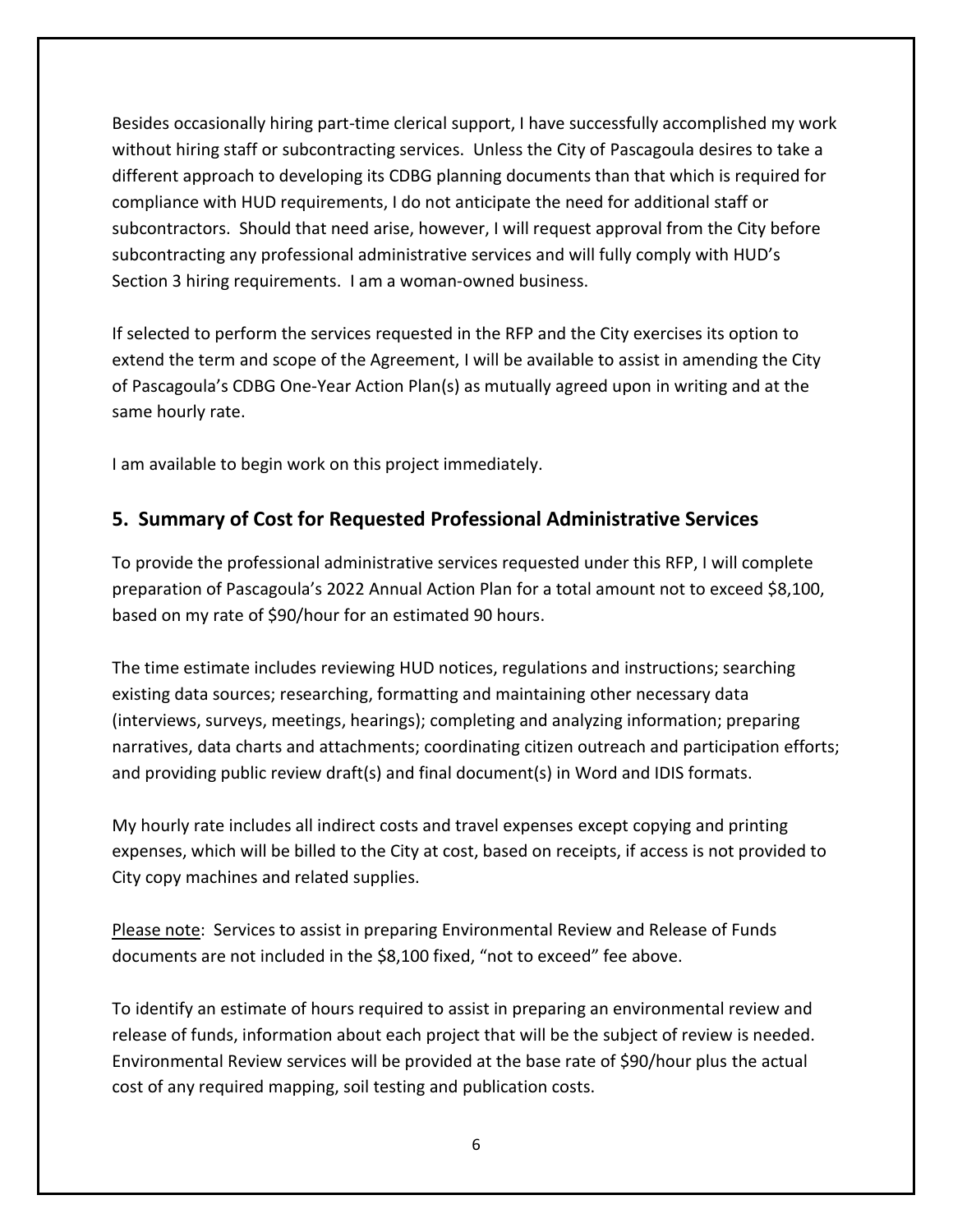## **Grace Aaron 135 Fayard Street Biloxi, MS 39530 228-861-2994 [graceinbiloxi@gmail.com](mailto:graceinbiloxi@gmail.com)**

#### **Education**

Bachelor of Arts, Mississippi University for Women, 1983

Magna Cum Laude, double major in English and journalism with minor in political science

Master of Public Policy and Administration, Mississippi State University, 1984 Public Service Fellowship

Ph.D. in Urban Studies coursework completed, University of New Orleans, 1993

## **Experience**

Grace Aaron Development Consultant: self-employed since 1999

Work primarily focuses on developing federal, state and private agency grant applications and administering programs funded by agencies listed below. Other professional services include preparing planning documents, reports and analyses to guide and implement community development and to support municipal compliance with federal/state/local regulations and policies. Current clients include the cities of Biloxi, Pascagoula and Moss Point.

Institute for Museum and Library Services - Museums for America Program Mississippi-Alabama Sea Grant Consortium - Sustainable Communities Program Mississippi Arts Commission

Mississippi Department of Archives and History - Community Heritage Preservation, Mississippi Landmark and Certified Local Government Programs

Mississippi Development Authority - Gulf Coast Restoration Fund and Economic Development Highway Programs

Mississippi Department of Environmental Quality - Section 319 and Solid Waste Management Programs

Mississippi Department of Marine Resources - Mississippi Tidelands Trust Fund and Gulf of Mexico Energy Security Act/GOMESA Grant Programs

Mississippi Department of Transportation - Transportation Enhancement Program Mississippi Forestry Commission - Urban and Community Forestry Assistance Program Mississippi Humanities Council

Mississippi Tennis Association - Community Facilities Program National Endowment for the Arts

National Endowment for the Humanities - Preserve America Program

National Fish and Wildlife Foundation - 5 Star Restoration Challenge Grant Program National Oceanic and Atmospheric Administration - Coastal Storms Program RESTORE Act

Southern Rail Commission/Federal Railroad Administration Grant

U.S. Department of Commerce - Economic Development Administration Grant Programs